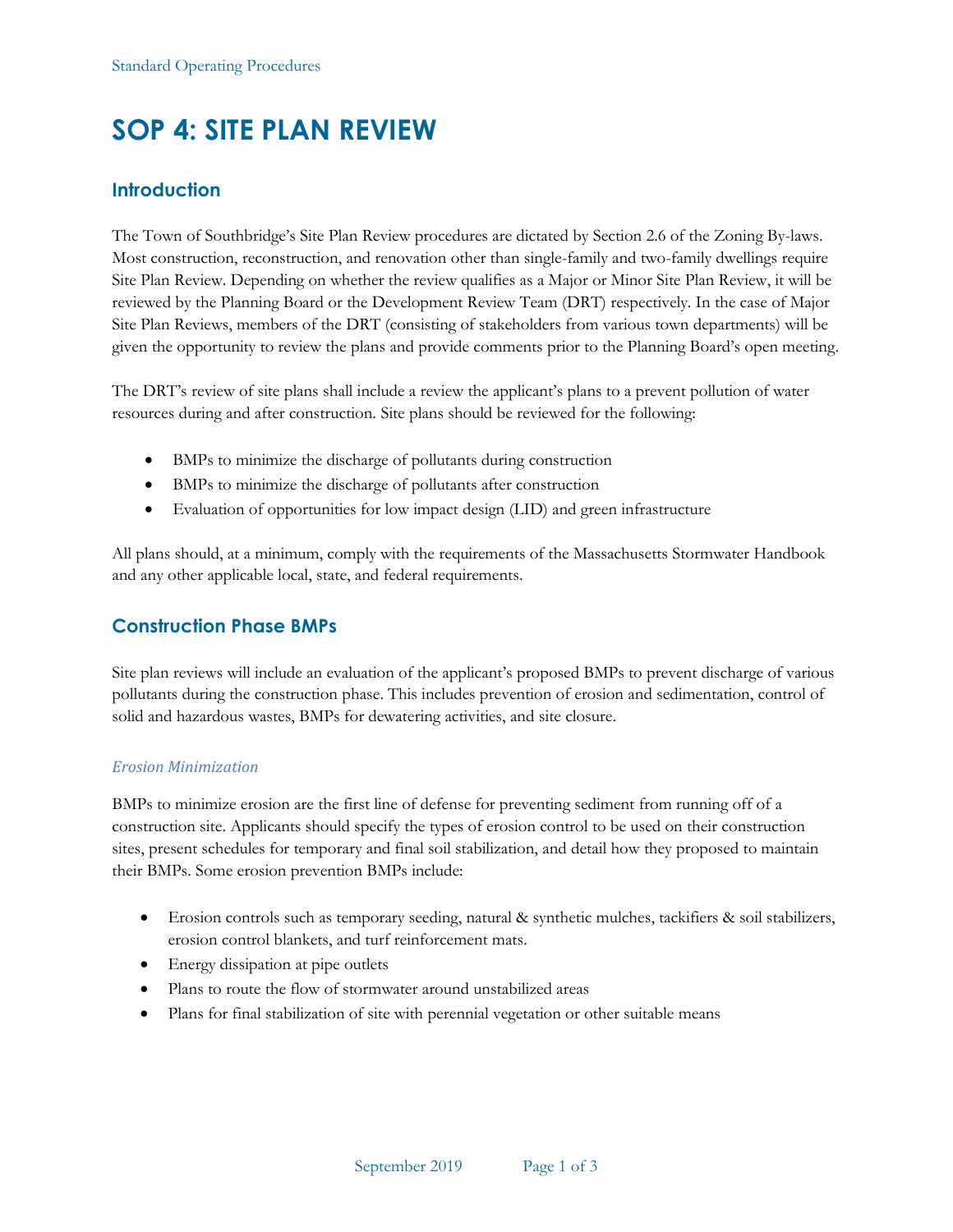#### *Sedimentation Controls*

Properly installed and maintained sedimentation controls will prevent the discharge of sediment laden stormwater from the construction site. They should allow the discharge of clean stormwater while retaining sediment on the site. Applicants should specify which types of sedimentation controls they propose to use and detail how the controls will be maintained. Some examples of sedimentation controls include the following:

- Vehicle tracking BMPs such as stabilized construction entrances and wheel washes
- Perimeter controls for disturbed areas such as silt fence, straw wattles, sediment traps, etc.
- Check dams in swales & channels (material may be stone, straw wattles, sandbags, or other material suitable to the conditions)
- Diversion barriers such as cofferdams
- Storm drain inlet protection
- Sedimentation controls around temporary stockpiles
- Temporary settling basins or tanks
- Use of polymers or flocculants if conventional controls are unfeasible or inadequate (type and dosage must be appropriate for the conditions)

#### *Control of Solid and Hazardous Wastes*

Proper storage, handling, and disposal of building materials and wastes is important for the protection of stormwater. Applicants should detail their methods for preventing chemicals and other waste products from polluting stormwater. Methods for prevention of pollution from solid and hazardous wastes include:

- Cover on building products, pesticides, herbicides, insecticides, fertilizers, chemicals, and landscape materials
- Proper storage and disposal of waste
- Securing portable toilets
- Proper containment of concrete washout wastes to prevent them from contacting the ground or running off the site
- Defined area for vehicle washing, fueling, and maintenance with a plan to contain wash runoff and spills

#### *Dewatering Activities*

If dewatering activities are anticipated during a construction project, the applicant should detail their plans to treat the sediment-laden water so that only clean water is discharged. Treatment may include dewatering bags, sedimentation basins or tanks, and if necessary, the addition or polymers or flocculants.

#### *Site Closure*

The applicant's plan should include the procedure for closure of their construction site. This plan should include the following, at a minimum: